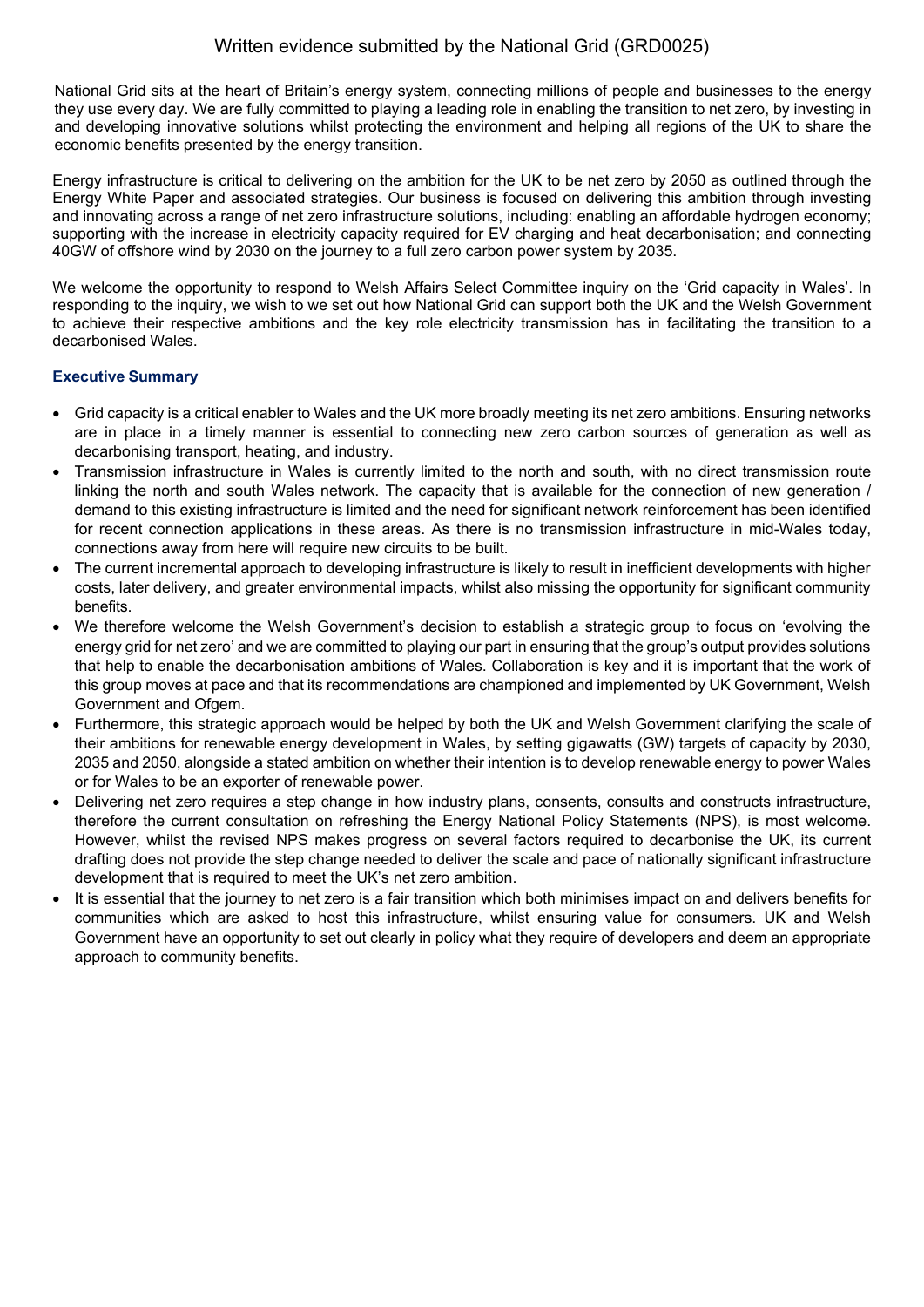#### **About National Grid**

This response represents the views of National Grid Electricity Transmission (NGET) which owns the high voltage electricity transmission network in England and Wales and National Grid Gas (NGG), which owns and operates the high-pressure gas transmission system in England, Scotland and Wales.

## **Understanding electricity networks in Wales**

The electricity grid was built in the 1960s and was designed to carry power from traditional coal power stations that generated the electricity, to the cities and towns where this electricity is used. NGET owns the high voltage electricity network - the overhead lines/pylons, underground cables and substations - that are the 'electricity motorways'. They move power in bulk from where it is generated to the lower voltage distribution network operators (DNOs), who then in turn move the power to homes and businesses. The distribution networks in Wales are owned and operated by Western Power Distribution (WPD) in South Wales (WPD was recently acquired by National Grid and is now being integrated into the National Grid Group) and Scottish Power Energy Networks (SPEN) in North Wales. The Electricity System Operator (ESO) is a legally separate entity within the National Grid Group, which utilises our infrastructure to balance the day-today electricity needs of the country to ensure that the right amount of electricity is where it's needed, when it's needed. ESO also plays a leading role in planning the electricity networks of the future.

The increasing rollout of renewable energy generation such as wind and solar, which is often developed in rural areas or offshore, as well as the need to electrify and decarbonise other parts of the economy including transport, heating and industry, now mean that the electricity networks require significant development to connect this new generation to where the energy is needed.

## **National Grid Electricity Transmission infrastructure in Wales**

**North Wales:** The onshore network in north Wales comprises a 400kV circuit ring connecting Pentir, Connah's Quay and Trawsfynydd substations. A 400kV double-circuit spur connects the now decommissioned nuclear power station at Wylfa to Pentir. A short 400kV double-circuit cable spur from Pentir connects Dinorwig pumped storage power station. A 275kV spur connects Trawsfynydd to Ffestiniog pumped storage power station. Most of these circuits are of doublecircuit pylon construction. However, Pentir and Trawsfynydd within the Snowdonia National Park are connected by a single 400kV circuit, which is the main limiting factor for capacity in this area.

**South Wales:** The south Wales network is connected via two 400kV double circuits from Pembroke via Swansea North, Rassau and Cilfyndd towards Melksham and Walham 400kV substations. There is also a 275kV double circuit connecting the 275kV network from Swansea North via Aberthaw. The South Wales network connects several thermal generators including Pembroke and Severn Power gas powered stations. Some of the older power stations are expected to close in the future but significant amounts of new generation capacity are anticipated to connect, including generators powered by wind and tidal.

**Mid Wales:** There is not currently any National Grid transmission infrastructure within mid Wales andany new generation in this area would require development of new infrastructure to connect to the transmission and, or distribution networks

### *Please refer to Appendix Figure 1 for NGET network map for Wales.*

# **Question 1. What are the current capacity issues facing the National Grid?**

In north and south Wales some limited spare capacity for connecting was created by plant closures, however newly contracted generation will use up this spare capacity. We are working closely with ESO and Western Power Distribution (WPD) to alleviate some of the capacity constraints in south Wales, however current connection dates are set out to 2028, subject to ongoing work. The current network in north west Wales and would need significant major reinforcements to accommodate clusters of large generation projects.

There is not currently any transmission infrastructure in mid Wales, as the area traditionally only had a small demand for electricity which could be met though the distribution networks. However, with UK and Welsh Government's ambitions for developing renewables on the journey to net zero, mid Wales is seen as an ideal area to develop onshore wind and solar in particular, and any new generation in this area will likely require development of new electricity network infrastructure to connect this power, this could be distribution, transmission or both New substantial generation in this area will likely need transmission infrastructure, with an uncoordinated approach providing potentially less optimal solutions, risking more network infrastructure is built compared with what would be needed if a holistic approach were taken.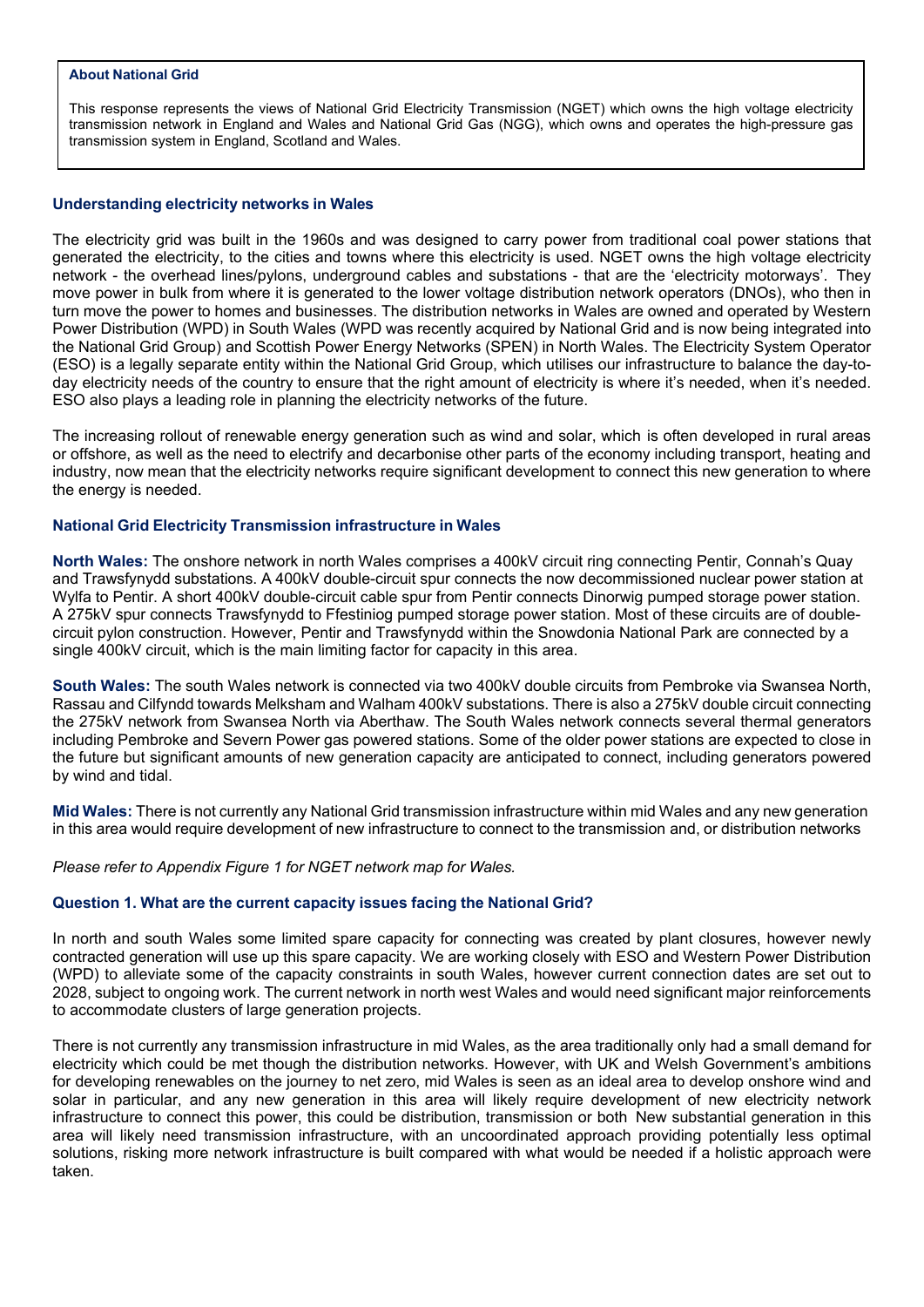Therefore, a strategic solution is required to ensure the future power requirements of Wales can be delivered at a pace that matches the ambitions of Welsh Government and developers, but this needs regulatory, planning and Government alignment to be deliverable. This will then ensure the grid infrastructure will not be a barrier to renewable development in the future.

## Question 2. How are the constraints on Wales' grid likely to be exacerbated as demand for renewable energy **surges?**

As has been noted in our response to Question 1, networks are already constrained and would therefore require upgrades to facilitate new clean generation. Further build out of renewables in Wales will require development of electricity networks, both to connect the projects but also deliver deeper network reinforcement to move the power from where it is connected to where it used. Additionally, where renewables are delivered in areas that are remote from major electricity infrastructure, such as mid Wales, networks will need to be extended into these areas to facilitate connections. Renewable energy developers can generally consent and construct their projects much quicker than traditional forms of generation, nuclear for example, therefore network development is urgently required to keep pace with these projects.

ESO's Network Options Assessment (NOA) outputs a view of the network reinforcements NGET should develop over the following 12 months. Importantly, the assessment is done on an economic basis only (looking at constraint costs vs. network costs) and looks only at particularly 'boundaries' across the network, and therefore may not trigger all the necessary transmission reinforcements that are highlighted by NGET network compliance studies. In this year's publication<sup>1</sup>, the ESO acknowledge that there may be drivers for reinforcement works in Wales not included in the NOA process.

In addition to the NOA, further offshore leasing rounds for the development of offshore wind by The Crown Estate in the Celtic Sea will likely drive the need for electricity network development and reinforcement. BEIS' Offshore Transmission Network Review (OTNR) and specifically the Holistic Network Design (HND) are critical to establishing an onshore and offshore blueprint for the networks required to connect UK Government's ambition for offshore wind. OTNR is only considering offshore generation, its recommendations will not identify the network developments needed to connect new onshore generation or to support the higher demands associated with decarbonising transport and heat.

Beyond renewables, new nuclear projects which are proposed in North Wales at Wylfa and Trawsfynydd will most likely also lead to development of electricity networks in Wales.

When considering all these factors, it is therefore important that UK and Welsh Governments plan positively for networks giving equal weight to the projects they connect, to ensure that ambitions to advance these low carbon technologies which are essential on the journey to net zero are realised. A strategic plan that includes all drivers is most likely to minimise the cost and impact of any required infrastructure developments, and provide the certainty needed to speed up the realisation of their benefits.

# **Question 3. How can Wales unlock the grid and ensure that it is ready for future demand?**

Taking a holistic approach to network planning is key. We welcomed Welsh Government's decision to establish a strategic group to focus on 'Evolving the energy grid for net zero', Energy Systems Catapult have recently been appointed to facilitate the work of this group. We are committed to play our part and ensure that the group's output provides solutions that enable the decarbonisation ambitions of Wales. It is important that the work of this group moves at pace and that its recommendations are championed and implemented by UK and Welsh Government.

Furthermore, this holistic approach would be aided by UK and Welsh Government articulating the scale of their ambitions for renewable development in Wales, through the identification of priority areas for development as was proposed under the National Plan for Wales, targets on GW of capacity by 2030, 2035 and 2050, and a stated ambition from Welsh Government on whether their intention is to develop renewables to power Wales or for Wales to be an exporter of clean power. This would provide developers clarity and stronger justification in the planning process for their projects, whilst informing NGET's and the DNOs' thinking on what shape of network to consider.

Planning reform will also be key to deploying grid infrastructure, it is important to note that development of transmission infrastructure in Wales falls under the remit of the Nationally Significant Infrastructure Projects (NSIP) process which is the responsibility of UK Government. Delivering net zero requires a step change in how industry plans, consents, consults and constructs infrastructure, therefore the commitment within the Energy White Paper to review and update the Energy National Policy Statements (NPS), was most welcome. However, whilst the revised NPS makes progress on a number

<sup>1</sup> https://ww[w.n](https://www.nationalgrideso.com/document/233081/download)ationalgrides[o.c](https://www.nationalgrideso.com/document/233081/download)o[m/d](https://www.nationalgrideso.com/document/233081/download)ocument[/](https://www.nationalgrideso.com/document/233081/download)23308[1/d](https://www.nationalgrideso.com/document/233081/download)ownload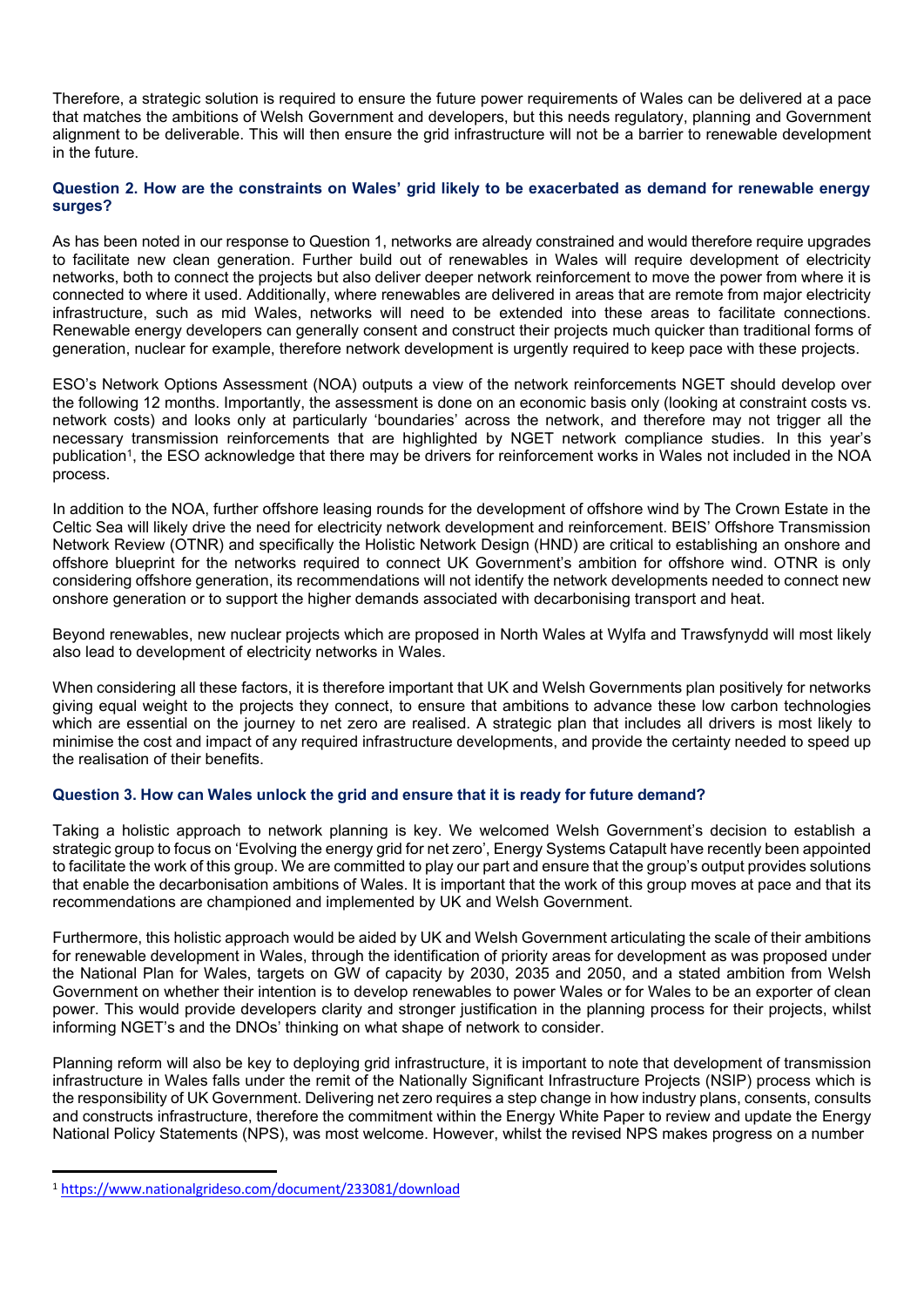of factors required to decarbonise the UK, its current drafting does not provide the step change needed to deliver the scale and pace of nationally significant infrastructure development that is required to meet Government's net zero ambition. We agree with a number of the recommendations recently made by the BEIS Select Committee as part of its scrutiny of the revised NPS, particularly on the need for the NPS to place greater emphasis on the need and pace of delivery as well as a presumption in favour of Nationally Significant Infrastructure Projects (NSIPs) that are critical to net zero.

Our recent experience in developing options to connect mid Wales windfarms, and the Wylfa Newydd nuclear power station on Anglesey, to the transmission network reinforced that grid infrastructure is often viewed by the public as highly contentious. Therefore, the NPS should also reflect the need to bring communities, which host this infrastructure with us and look to provide clarity on the appropriate approach to community mitigation. We feel that the draft NPS currently misses the opportunity to set out clearly in policy what the Government requires of developers and deems an appropriate approach to community benefits.

When considering the future electricity network requirements for Wales it is important to also consider the entire energy system. We welcome the inclusion of the gas networks as part of Welsh Government's 'evolving the grid for net zero' group. National Grid Gas Transmission (NGG) are investigating solutions that repurpose existing gas transmission assets to supply hydrogen to South Wales. Project Union is exploring the opportunities in creating a hydrogen backbone, connecting the Grangemouth, Teesside and Humberside clusters, as well as linking up with Southampton, the North West and South Wales clusters. The research will explore how we can start to convert pipelines in a phased approach by the end of the decade, aligning with government ambitions of producing five gigawatts of low-carbon hydrogen by 2030.

## Question 5. What should be done to ensure that the grid, particularly in rural areas, can cope with the extra **demand that will be generated from the transition to electric vehicles?**

It is important that no one is left behind on the transition to net zero, therefore consideration of rural communities is required as we decarbonise transport and heat in particular. Grid infrastructure is therefore becoming more essential to people's lives in rural areas. For example, distribution and transmission electricity networks will play an essential role in delivering power to where it is needed for the electric vehicle (EV) charging infrastructure required to enable rollout at scale. Whole system planning, coordination and collaboration will be critical across Government, local authorities, and industry. It is positive to see that Welsh Government's 'Evolving the grid for net zero' group acknowledges ambitions for renewables to power transport and heat and that this ambition 'needs a transformation of the existing electricity and gas networks.'

As the transport sector is currently the largest contributor to the UK's carbon emission, accounting for 27% of overall emissions in 2019, strategic thinking is required to accelerate decarbonisation of the sector at pace. Decarbonising transport also brings wider societal benefits such as clean air, cleaner supply chains and economic growth across Britain.

EVs will be charged in many different locations, including at home, at work, at other destinations such as shops and at ultra-rapid EV charge points. It is important that the output (voltage and volume) of the chargers at these destinations, and therefore the underlying network capacity, reflects the amount of time that the vehicle is stationary there and that these are visibly rolled out to give current and future EV users confidence and remove range anxiety.

This will also drive requirements to develop grid infrastructure to support the charging infrastructure, either distribution or transmission connections. It is important that these grid solutions are future proofed, so they are only delivered once, this will be the least disruptive and most cost-effective way forwards. It was when considering this that the Office for Zero Emissions Vehicles (OZEV), established Project Rapid, including the Rapid Charging Fund of £950m to ensure that the capacity required for full EV rollout is in place along the strategic road network (SRN) in England. A similar scheme for Wales will be necessary to ensure that sufficient charging infrastructure is in place along the Welsh SRN as more and more consumers transition to EVs.

We would also recommend factoring in considerations on what capacity will be required for wider road transport such as HGVs and buses, as regardless of technology choice for decarbonising these heavier road vehicles, whether that be powering catenary lines, charging batteries, or producing the green hydrogen required for transport through electrolysis, electricity networks will play a critical role in providing this capacity. Therefore, reinforcing the need for a strategic solution for networks which is guided by the requirements of Wales' transport decarbonisation plans and ensures rural communities also share in the benefits of clean transport.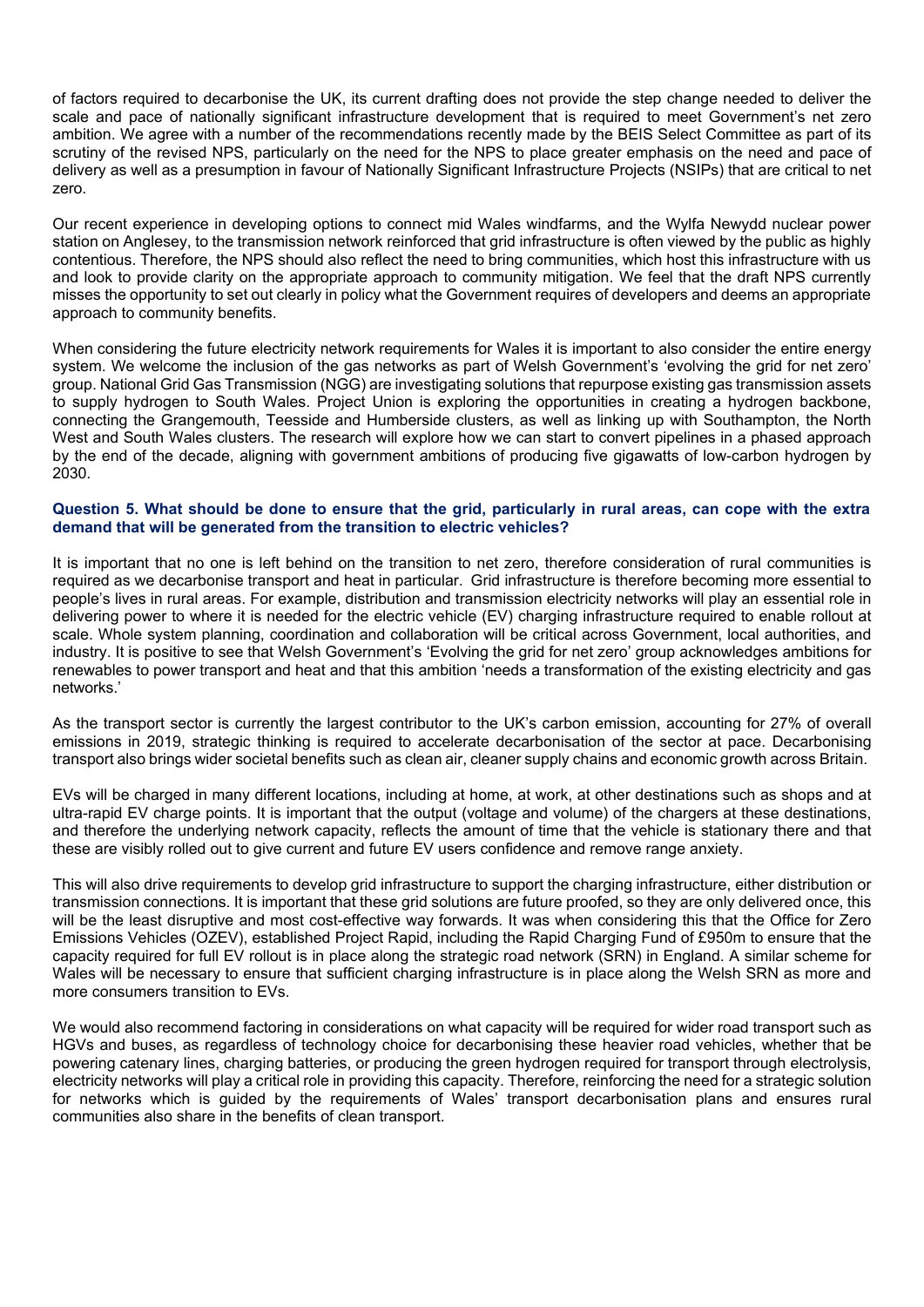### Question 6. What level of anticipatory investment in grid capacity is required by the UK Government in order to **ensure that Wales can deliver its decarbonisation roadmap?**

Taking a holistic approach to network planning is key, see our response to Question 3 for detail and recommendations on this. The current framework requires parties to make connection applications to initiate investigations for connection and wider works to export power from regions of generation to those where it is consumed. The cost and lead time for these works can be prohibitive for generation projects, whereby they would need to invest in the connections significantly ahead of development before they would have financial close for their project.

Within NGET, we are seeing significant volumes of requests from numerous developers of different technologies seeking to connect their projects to our network at the earliest opportunity. The optimal transmission infrastructure from a group of generation projects will be significantly different from that of one or two individual projects. It would be inefficient and create significant consenting challenges to plan incremental network reinforcements to accommodate individual projects as they apply or receive financial close. Therefore, policy and regulatory mechanisms need to support a holistic anticipatory design to accommodate generation to meet net zero ambitions. Focussed anticipatory investment in networks has the potential to drive low regret optimal solutions that are efficient, minimise impact on communities and deliver long term value for consumers.

## **Question 7. How can the UK Government, the Welsh Government and Ofgem work together to improve grid capacity?**

As has been mentioned in our answers to other questions, collaboration across Governments, Ofgem, developers NGET, DNOs, ESO and communities will be key. Certainty on the ambition of both UK and Welsh Government for deployment of renewables, other zero carbon sources of generation as well as wider decarbonisation of the Welsh economy are critical to then planning and developing the electricity networks required to enable this ambition. With collaboration across these stakeholder groups, markets and networks will be able to address issues, by developing and delivering solutions which minimise impact on communities that host infrastructure whilst delivering value for consumers.

Ofgem's role, responsibilities and duties will need to evolve. We believe that strengthening Ofgem's statutory duties to specifically support the delivery of the UK's emissions reduction targets would help to ensure net zero receives sufficient focus. This will enable Ofgem to focus on the long-term value of investments for consumers by sanctioning investment in the already mentioned holistic solutions required to connect the scale of renewables required to decarbonise Wales' and the wider UK's economy.

The work of the strategic networks group is also critical in creating a whole system plan for networks in Wales, Governments and Ofgem should align with the outputs of the group and look to accelerate delivery of these outputs by recognising the importance of the plan to delivering a decarbonised Wales, planning decisions, and sanctioning the regulatory funding and anticipatory investment required to guarantee the construction of networks. This is in turn will give confidence to developers that grid capacity will in place in time for the delivery of their projects, as they themselves reach key decision milestones on planning approval and final investment decisions.

Broader consideration should be given to how Government's plan for and invest in the wider supply chain which will be required to deliver on decarbonisation ambitions for Wales and presents a real opportunity to drive investment and jobs in all regions throughout Wales and the UK.